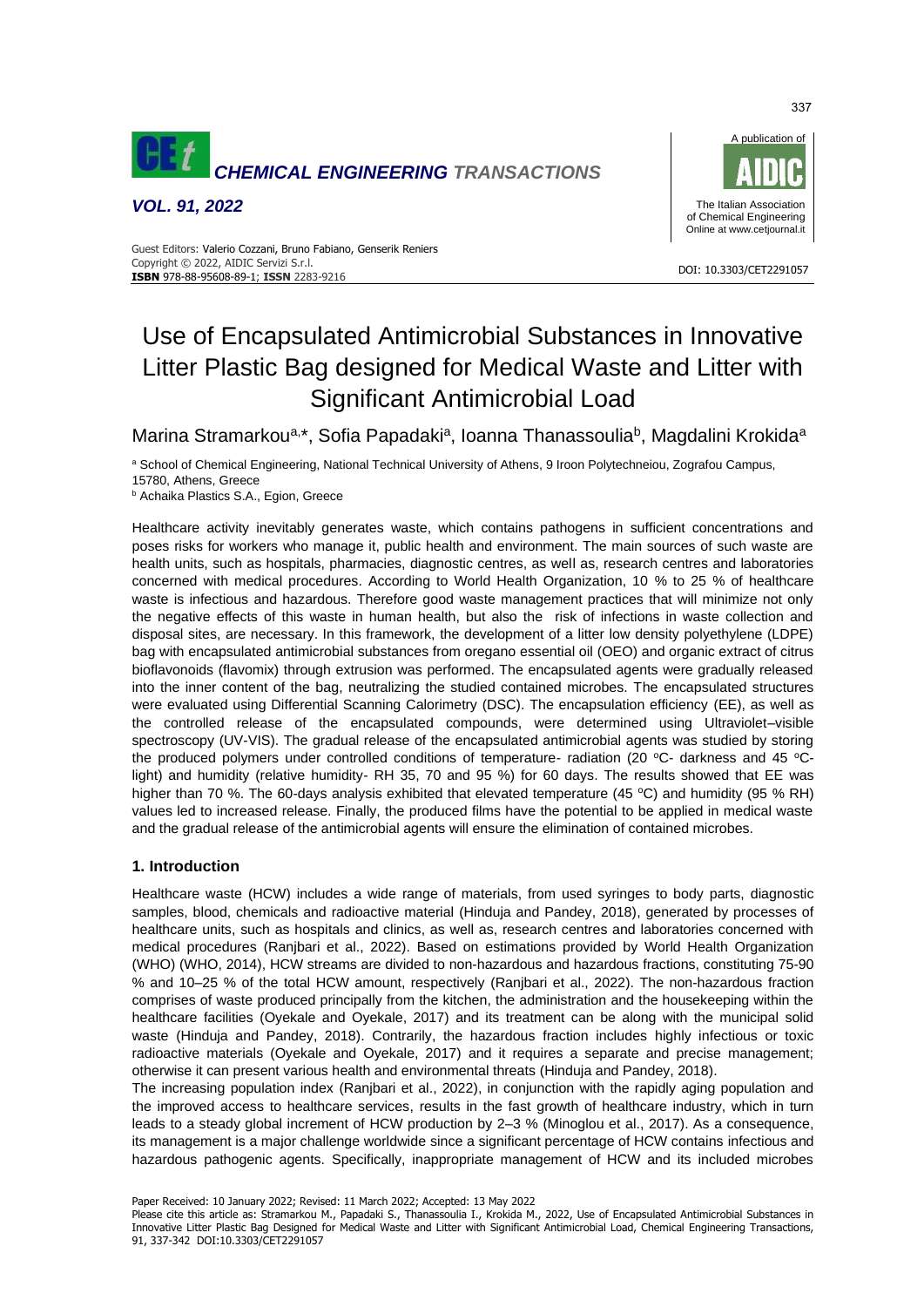(Geetha et al., 2019) can not only lead to toxic effects, infections and transmission of diseases to the healthcare personnel, waste handlers, patients and the community, but also cause environmental pollution (Hinduja and Pandey, 2018). Therefore, efficient management practices that will minimize the microbial load and thus many negative effects of this waste are necessary.

Essential oils (EOs) derived from plants are known to possess high levels of antimicrobial activity (Sivropoulou et al., 1996). Numerous in vitro and in vivo researches have determined the antibacterial, antiviral and antifungal properties of EOs (Leyva-López et al., 2017). Among them, oregano essential oils (OEO) are the most studied (Leyva-López et al., 2017) since they are reported to manifest the broadest and highest activity against Gram-positive and Gram-negative bacteria, such as Staphylococcus aureus, Staphylococcus epidermidis, Escherichia coli, Enterobacter cloacae, Klebsiella pneumoniae, Pseudomonas aeruginosa, *Salmonella* typhimurium, Rhizobium leguminosarum and Bacillus subtilis (Sivropoulou et al., 1996), as well as against the pathogenic fungi Candida albicans, Candida tropicalis, and Torulopsis glabrata (Aligiannis et al., 2001). The strong activity of OEO can be attributed to the existence of phenolic compounds, and mainly carvacrol and thymol, which are its major constituents at an approximate percentage of 50 % (Aligiannis et al., 2001).

In general, phenolic compounds are often linked to antimicrobial effects and are related to interactions with the cell membrane of microbes. Flavonoids are one of the largest class of polyphenolic secondary metabolites and they are synthesized by plants in response to microbial infection (Górniaket al., 2019). Especially citrus flavonoids have been found to be an antiviral and antimicrobial agent against a wide range of pathogenic microorganisms (Tripoli et al., 2007).Thanks to these properties, a natural, organic extract of citrus bioflavonoids (flavomix) was used in our study in order to study its contribution to the elimination of microbes contained in medical waste.

Nevertheless, the direct application of essential oils and extracts for the purpose of the study is not effective since they are thermolabile and highly volatile, which leads to rapid degradation of their active substances and, hence, to low persistence of their antimicrobial effects. A method that is capable of protecting essential oils from volatile losses and of offering a controlled and continuous release of their active substances, is encapsulation (Stramarkou et al., 2020).

Extrusion is a cost effective, continuous and environmentally friendly encapsulation technique that produces small particle extrudates, which can be easily utilised and release in a controlled way the bioactive compounds, improving their shelf life (Bamidele and Emmambux, 2021). The matrix material used in encapsulation can affect the process efficiency and the characteristics of the final product (Stramarkou et al., 2020). Low density polyethylene (LDPE) is widely used as a polymer matrix in antimicrobial packaging thanks to its acceptable flexibility, transparency, easy processability, thermal stability, environmentally recyclability and low cost (Jokar et al., 2012).

The aim of this study is the development of a litter bag from LDPE with encapsulated antimicrobial substances that can be applied in medical waste and litter with significant antimicrobial load. The encapsulation of the antimicrobial agents from OEO and flavomix was performed through extrusion, while changing the antimicrobial agent concentration (%), the extrusion temperature ( $\degree$ C) and the screw rotation speed (rpm). The encapsulated antimicrobial agents were gradually released into the inner content of the bag, neutralizing the microbes of the contained waste. The produced polymers were stored under controlled conditions of temperature- radiation and humidity for 60 days in order to study the gradual release of the encapsulated antimicrobial agents. The encapsulated structures were evaluated in terms of their thermal behaviour using DSC. EE was determined using UV-VIS spectroscopy.

# **2. Materials and methods**

LDPE, obtained from ACHAIKA PLASTICS SA, was used as matrix for the production of the extruded pellets, whereas OEO, purchased from Organic Essential Oils-Zoi Filippou MEPE, and flavomix in powder, purchased from POLYPAN GROUP SA, Greece, were used as antimicrobial agents. Petroleum ether was purchased from Sigma Aldrich.

## **2.1 Extrusion**

The development of the polymers with the encapsulated antimicrobial agents of OEO and flavomix was performed using a twin-screw extruder (Prism Eurolab, model KX-16HC, Staffordshire, UK). The extruder was initially preheated and its last zone was set at two studied temperatures: 180 and 200  $^{\circ}$ C. When temperatures in the extruder were stabilized, LDPE was introduced in the feeder, whereas OEO in liquid state and flavomix in solid state were introduced in the last zone so that the concentrations of antimicrobials in the final polymers are 10 and 20 %. The extruder operated at two screw rotation speeds: 50 and 70 rpm and screw torque was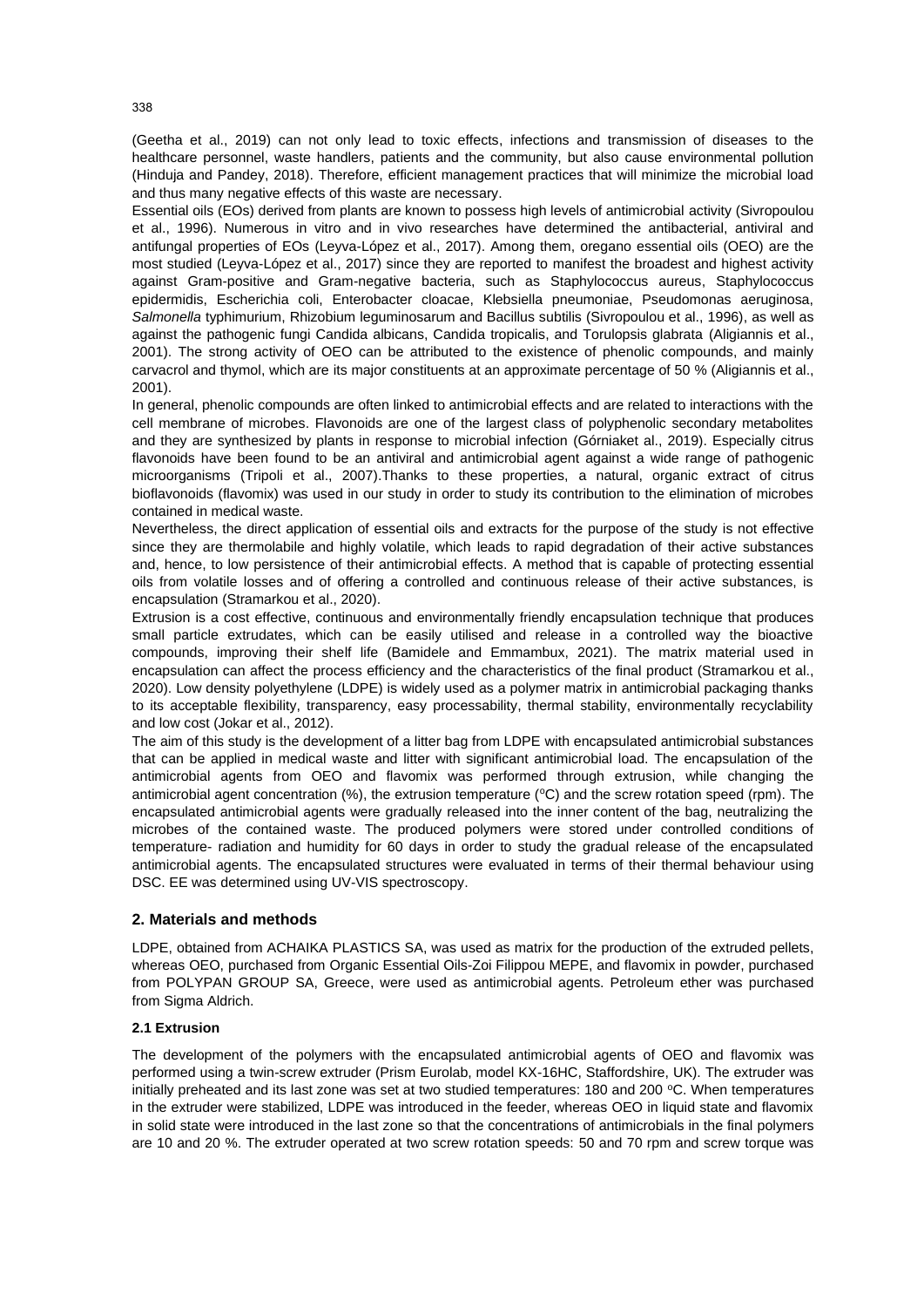recorded during the process. The various operation conditions that were selected after preliminary experiments are presented in Table 1.

*Table 1. Extrusion conditions* 

| <b>Extrusion Parameters</b>     | Values   |
|---------------------------------|----------|
| Essential Oil concentration (%) | 10.20    |
| Temperature (°C)                | 180, 200 |
| Screw Rotation speed (rpm)      | 50.70    |

#### **2.2 Determination of Encapsulation Efficiency (ΕΕ)**

The determination of EE of the produced polymers was achieved by Soxhlet extraction and UV-Vis spectrophotometry. Specifically, the polymers with the encapsulated antimicrobial agents were extracted for 50 min using petroleum ether as solvent. The developed extracts, after reaching room temperature, were titrated and their absorbance was measured from 190 to 790 nm using the UV-Vis photometer (Espectrofotometro UV-M51, Bel Photonics, Italy) in order to initially calculate the amount of the nonencapsulated OEO and flavomix. The non-encapsulated agents were quantified by use of standard curve of pure OEO and flavomix diluted to different concentrations. EE was calculated using the following Equation.

 $EE \text{ } (\%) = \frac{encapsulated \text{ } E0 \text{ } quantity(mL)}{E0 \text{ } initial \text{ } constantity(mL)} \cdot 100 \text{ } \%$  (1)  $E0$  initial quantity (mL)

The measurements were carried out in duplicate.

# **2.3 Differential Scanning Calorimetry (DSC)**

The thermal transitions of the produced polymers with the two encapsulated antimicrobial agents and the nonencapsulated polymers were studied by Differential Scanning Calorimetry (DSC) (Perkin Elmer DSC 6, CT, USA), using Pyris 6 software. Nitrogen gas was used at a flow rate of 20 mL/min to create an inert atmosphere. 10 mg of each sample were sealed in an aluminium sample carrier, which was inserted into the DSC. A blank, sealed sampler was used as a reference. The temperature program that the samples were subjected to consisted of three cycles:

- Heating from 0 °C to 250 °C at a rate of 5 °C/min (1<sup>st</sup> heating cycle)
- Cooling from 250 °C to 0 °C at a rate of 5 °C/min
- Heating from 0 °C to 250 °C at a rate of 5 °C/min (2<sup>nd</sup> heating cycle)
- The measurements were carried out in duplicate.

## **2.4 Evaluation of shelf life**

The optimal polymers were stored under controlled conditions of temperature- radiation (20 °C- darkness and 45 °C- light) and humidity (RH 35, 70 and 95 %) for 60 days. During storage, EE of the two antimicrobial agents, namely OEO and flavomix, was studied over time at regular intervals (2, 5, 10, 20, 30 and 60 days) and was calculated as described in Section 2.2. The measurements were conducted in duplicate.

## **2.5 Statistical analysis**

One-way and factorial analysis of variance (ANOVA) was applied in order to analyse the differences between the produced polymers. Tukey's range test (a=0.05) was applied and all the statistical tests were performed with STATISTICA software (version 13.6, StatSoft®Inc., Palo Alto, USA).

# **3. Results and discussion**

The encapsulation efficiencies for the polymers with the encapsulated OEO and flavomix produced under various conditions of OEO and flavomix concentration, screw rotation speed and temperature, are shown in Tables 2 and 3, respectively.

The encapsulation rate of OEO polymers is on average for all studied conditions equal to 67.4 %, while the corresponding rate of the polymers with flavomix is higher by 3.5 % and equal to 70.9 %. The difference between the EEs of the two antimicrobial agents is probably due to their form. Specifically, flavomix was in solid powder form, while OEO was added to the extruder as a liquid extract. At high operating temperatures, small amounts of oil may evaporate and there may be losses. This is also confirmed by the fact that the polymers produced at lower temperatures and screw rotation speeds showed higher EE. In general, the best production conditions for both antimicrobials were at screw speed of 50 rpm and extrusion temperature of 180 <sup>o</sup>C. The abovementioned combination of conditions was also the most easily manageable without the occurrence of any interruption during the process.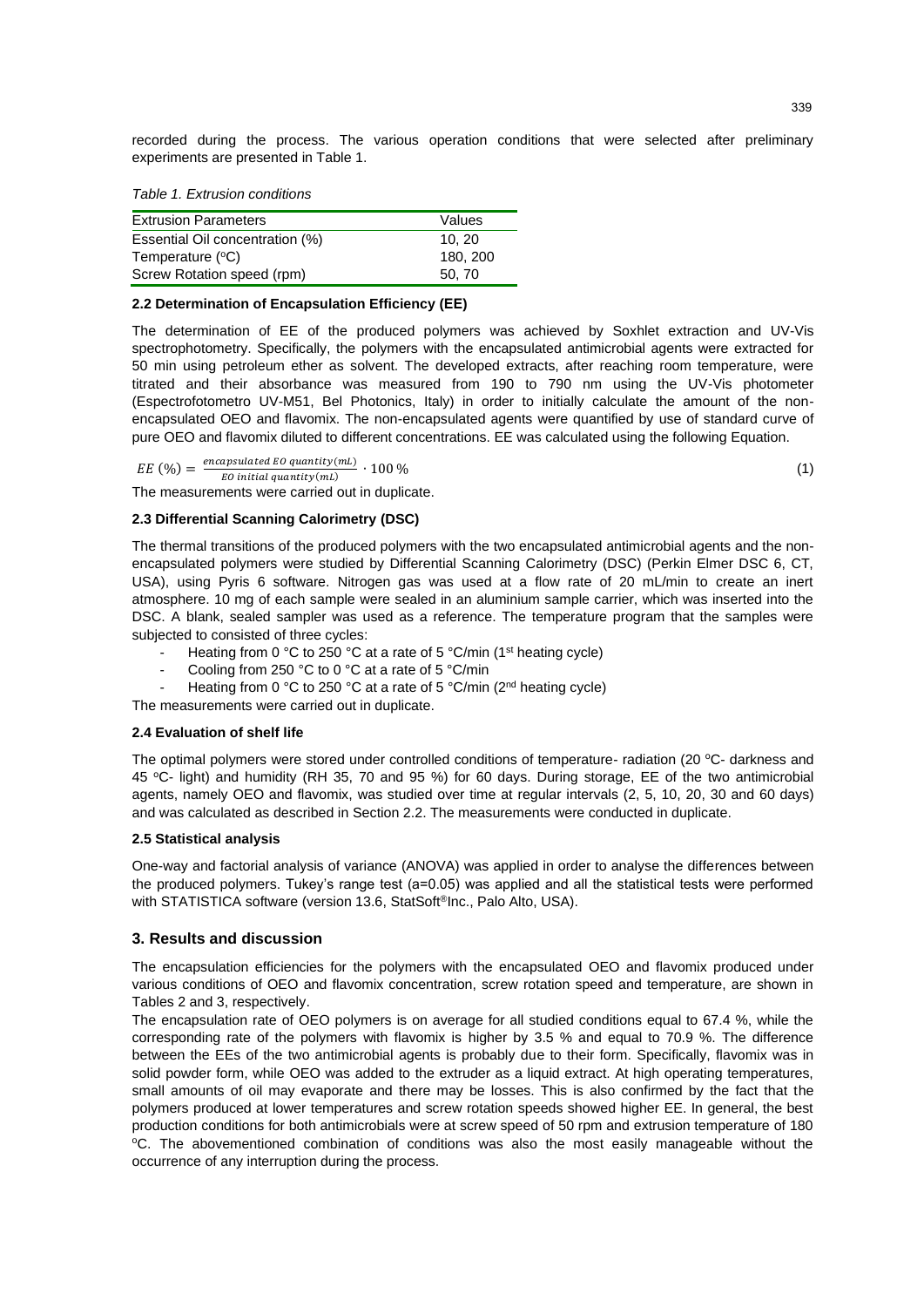Based on literature, natural polymer films and LDPE films containing antimicrobial agents from essential oils (Radfar et al., 2020) and seed extracts (Shojaee-Aliabadi et al., 2013) with the same or even lower encapsulation efficiency show notable antimicrobial activity. In fact, thanks to the addition of the agents, which consist of high percentages of phenolic compounds like OEO and flavomix that were used in our study, the films of Shojaee-Aliabadi (Shojaee-Aliabadi et al., 2013) and Radfar (Radfar et al., 2020) could inhibit the growth of Gram-negative *E. coli* and *S. aureus,* the two most common found microbes in medical waste (Saini et al., 2004; Sohrab Hossain et al., 2013).

*Table 2. Encapsulation efficiencies (EE, %) of LDPE Table 3. Encapsulation efficiencies (EE, %) of LDPE polymers with 10 and 20 % OEO produced polymers with 10 and 20 % flavomix produced at screw rotation speeds of 50 and 70 rpm at screw rotation speeds of 50 and 70 rpm and and extrusion temperatures of 180 and 200 <sup>ο</sup>C. extrusion temperatures of 180 and 200 <sup>ο</sup>C. Values not sharing the same superscript are Values not sharing the same superscript are significantly different (p<0.05). significantly different (p<0.05).*

| <b>OEO</b><br>concentration<br>(%) | Screw<br>Rotation<br>speed (rpm) | Temperature<br>(°C) | EE (%)             | Flavomix<br>concentration<br>$(\%)$ | Screw<br>Rotation<br>speed (rpm) | Temperature<br>(°C) | $EE(\% )$          |
|------------------------------------|----------------------------------|---------------------|--------------------|-------------------------------------|----------------------------------|---------------------|--------------------|
| 10                                 | 50                               | 180                 | $70^{a,b} + 1.1$   |                                     | 50                               | 180                 | $73^{a,c}$ + 0.9   |
|                                    |                                  | 200                 | $63^{c,d} + 0.5$   | 10                                  |                                  | 200                 | $71^{a,b} \pm 1.0$ |
|                                    | 70                               | 180                 | $66^{c,e}$ + 1.2   |                                     | 70                               | 180                 | $69^b \pm 1.1$     |
|                                    |                                  | 200                 | $60^{\rm d} + 1.0$ |                                     |                                  | 200                 | $68^{\circ}$ + 1.1 |
| 20                                 | 50                               | 180                 | $75^{f}$ + 0.9     |                                     | 50                               | 180                 | $74^a$ + 1.2       |
|                                    |                                  | 200                 | $68^{b,e} + 0.9$   | 20                                  |                                  | 200                 | $73^{a,c} + 0.6$   |
|                                    | 70                               | 180                 | $73^{a,f}$ + 1.2   |                                     | 70                               | 180                 | $70^{c,b}$ + 1.3   |
|                                    |                                  | 200                 | $64^{\circ}$ + 1.0 |                                     |                                  | 200                 | $69^{\rm b}$ + 1.1 |
|                                    |                                  |                     |                    |                                     |                                  |                     |                    |

The thermal transitions of the encapsulation complexes and of the plain LDPE polymer were evaluated through DSC in order to investigate whether the addition of OEO and flavomix affects the thermal behaviour of LDPE. Two heating cycles were carried out since the aim of the first one was the removal of the polymers thermal history. As calculated from the second heating cycle, the melting point (Tm) of LDPE, i.e. the temperature at which the solid is converted to an isotropic liquid, was 116.7 °C, while the melting points of the polymers with the encapsulated antimicrobials of OEO and flavomix are presented in Tables 4 and 5.

*Table 4. Melting points (Tm, <sup>o</sup>C ) of LDPE Table 5. Melting points (Tm, <sup>o</sup>C ) of LDPE and extrusion temperatures of 180 and 200 <sup>ο</sup>C extrusion temperatures of 180 and 200 <sup>ο</sup>C Values not sharing the same superscript are Values not sharing the same superscript are significantly different (p<0.05). significantly different (p<0.05).*

*polymers with 10 and 20 % OEO produced polymers with 10 and 20 % flavomix produced at screw rotation speeds of 50 and 70 rpm at screw rotation speeds of 50 and 70 rpm and*

| <b>OEO</b><br>concentration<br>$(\%)$ | Screw<br>Rotation<br>speed (rpm) | ture $(^{\circ}C)$ | Tempera- Melting point<br>$(T_m)$ (°C) | Flavomix<br>concentration<br>$(\%)$ | Screw<br>Rotation<br>speed (rpm) | Tempera-<br>ture $(^{\circ}C)$ | Melting point<br>$(T_m)$ (°C)        |
|---------------------------------------|----------------------------------|--------------------|----------------------------------------|-------------------------------------|----------------------------------|--------------------------------|--------------------------------------|
| 10                                    | 50                               | 180                | $110.6^{\text{a}} + 1.2$               |                                     | 50                               | 180                            | $116.8^{\text{a}} + 0.9$             |
|                                       |                                  | 200                | $110.3^a \pm 0.8$                      | 10                                  |                                  | 200                            | $116.7^{\text{ a}} + 0.8$            |
|                                       | 70                               | 180                | $110.3^{\text{a}} + 0.6$               |                                     | 70                               | 180                            | $116.1^a + 1.1$                      |
| 20                                    |                                  | 200                | $109.9^{\text{a}} + 0.4$               |                                     |                                  | 200                            | $116.6^a + 1.2$                      |
|                                       | 50                               | 180                | 109.4 $a$ + 1.1                        |                                     | 50                               | 180                            | 116.2 <sup>a</sup> $\pm$ 1.2         |
|                                       |                                  | 200                | $109.0^{\text{ a}} + 1.3$              | 20                                  |                                  | 200                            | $116.7^{\text{ a}} + 1.0^{\text{c}}$ |
|                                       | 70                               | 180                | $109.2^{\text{a}} + 1.1$               |                                     | 70                               | 180                            | $116.2^a \pm 1.1$                    |
|                                       |                                  | 200                | $109.2^{\text{a}} + 0.9$               |                                     |                                  | 200                            | $116.1^a + 0.7$                      |

The melting point of the polymer after the encapsulation of OEO was decreased by 7.0  $\degree$ C, while the Tm of flavomix polymer was decreased slightly by 0.6 °C. The reduced Tm values after the addition of OEO are a consequence of polymer and essential oil interactions. The operating parameters do not affect the thermal behaviour since the differences among Tm of the polymers produced when employing different operating conditions is in the range of the standard deviations. In addition, the two different concentrations of the antimicrobials (10 % and 20 %) decreased to a negligible degree Tm values (1.1 °C for OEO polymers and 0.3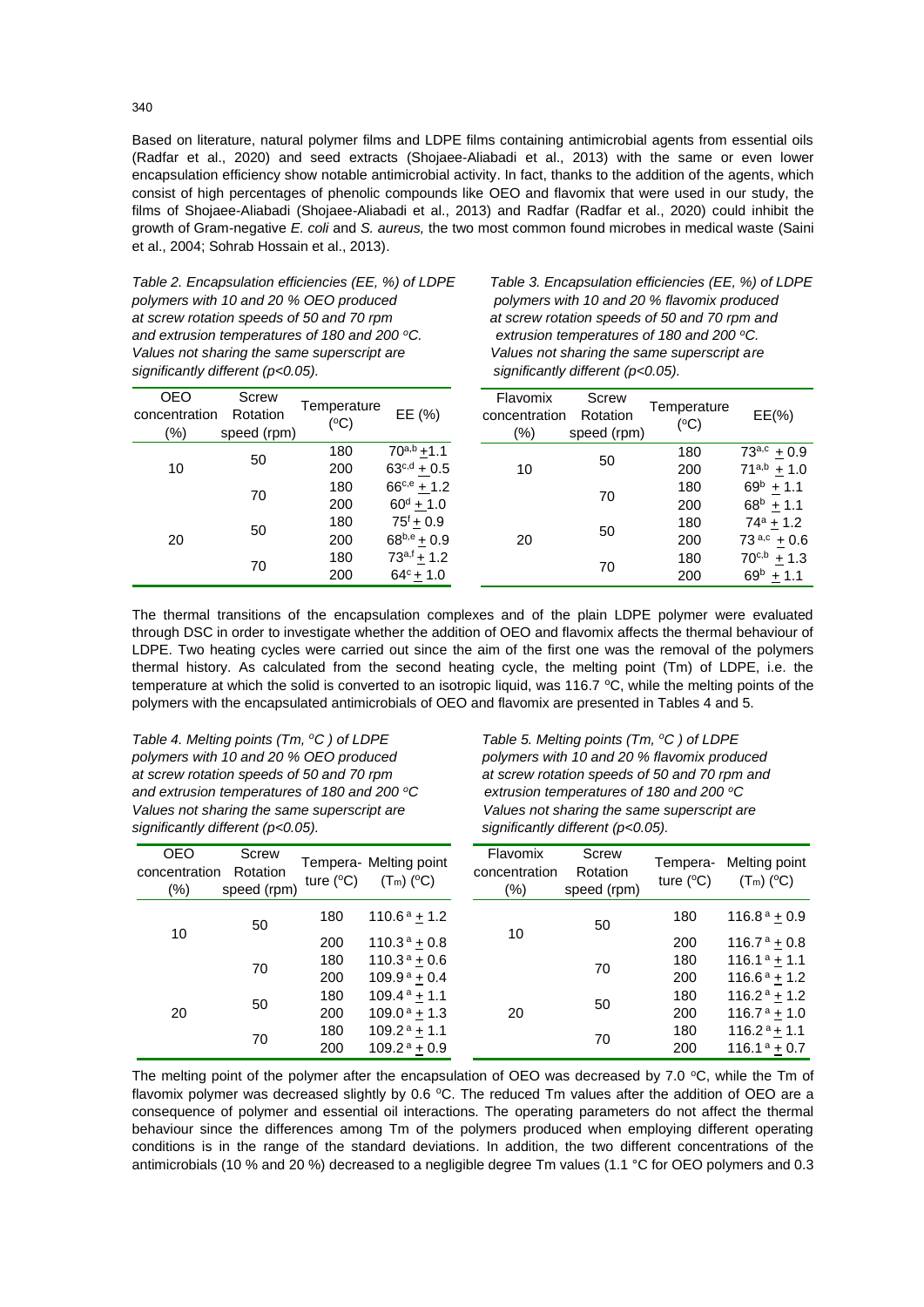°C for flavomix polymers) as Tm is a characteristic property of the polymer and polymer content did not alter. This was also observed in our previous study of glass transition temperature (Tg) of PLA with encapsulated rosemary essential oil (Stramarkou et al., 2020).

Finally, the shelf life of 20 % OEO and 20 % flavomix polymers (produced at screw speed of 50 rpm and extrusion temperature of 180 °C) was determined by storing them under controlled conditions of temperatureradiation (20 °C-darkness and 45 °C-light) and relative humidity (RH 35, 70 and 95 %) for 60 days and calculating EE over time at regular intervals (2, 5, 10, 20, 30 and 60 days). The results of OEO and flavomix polymers are demonstrated in Figure 1a, 1b and 1c, 1d, respectively.



*Figure 1. Encapsulation efficiency (EE, %) of (a) LDPE polymers with OEO stored at 20 <sup>ο</sup>C and darkness, (b) LDPE polymers with OEO stored at 45 <sup>ο</sup>C and light, (c) LDPE polymers with flavomix stored at 20 <sup>ο</sup>C and darkness,(d) LDPE polymers with flavomix stored at 45 <sup>ο</sup>C and light, during 2, 5, 10, 20, 30 and 60 days.*

The rise of relative humidity and temperature-radiation in the storage environment, leads to a decrease in EE of both antimicrobials from the polymeric matrix. Temperature and light play a very important role in the release of the antimicrobials, with polymers at 45 °C having an average EE value of 28.0 % on the 60<sup>th</sup> day, whereas the respective value at 20 °C is 40.8 % Humidity during storage is also a crucial factor and this is evident at 45 °C from the beginning of storage. In the case of OEO polymer, the average differences between 35 % and 70 % and 35 % and 98 % RH are 20 % and 23.8 %, respectively. Comparing the behaviour of the two antimicrobial agents, OEO polymer demonstrates higher and faster release rate in the first days of storage, especially at high humidities and temperature, while in the following days, the rate is decreased reaching almost a steady state. This may be attributed to the liquid form of OEO, which in the first days is greatly affected by high temperatures and humidity and is released in large quantities. On the contrary, in the case of flavomix polymer, the release is continuous during the 60 examined days.

## **4. Conclusions**

In conclusion, LDPE films with encapsulated antimicrobial substances from OEO and flavomix through extrusion under various conditions were developed. The ideal production conditions for both antimicrobials were at addition of 20 % antimicrobial agent, screw speed of 50 rpm and extrusion temperature of 180 °C. The studied storage conditions heavily affected the release rate of the antimicrobials agents from the polymeric matrix during time, with extreme RH and temperature achieving their faster release. Finally, the produced films